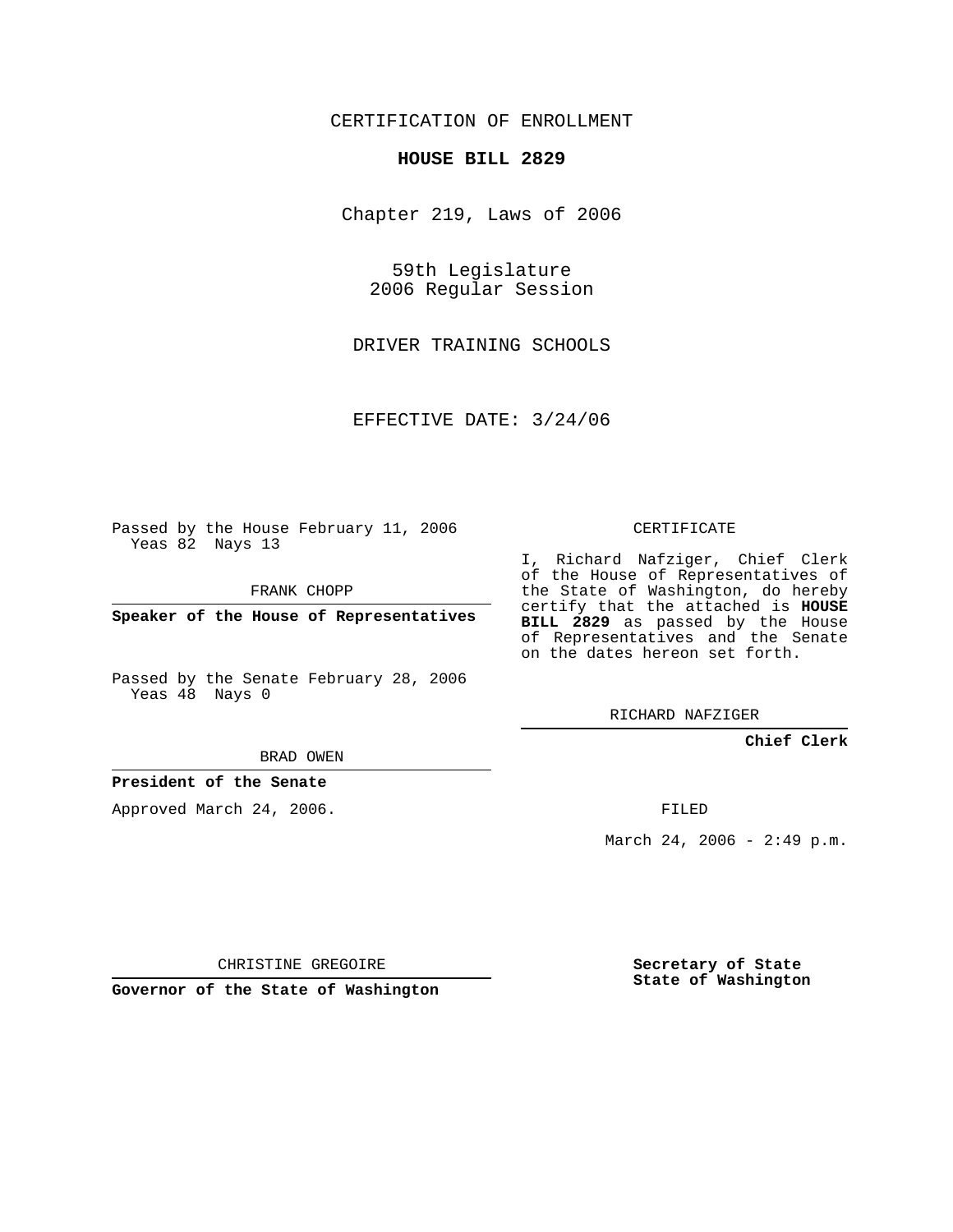## **HOUSE BILL 2829** \_\_\_\_\_\_\_\_\_\_\_\_\_\_\_\_\_\_\_\_\_\_\_\_\_\_\_\_\_\_\_\_\_\_\_\_\_\_\_\_\_\_\_\_\_

\_\_\_\_\_\_\_\_\_\_\_\_\_\_\_\_\_\_\_\_\_\_\_\_\_\_\_\_\_\_\_\_\_\_\_\_\_\_\_\_\_\_\_\_\_

Passed Legislature - 2006 Regular Session

**State of Washington 59th Legislature 2006 Regular Session**

**By** Representatives Wallace, Curtis, Haigh, Springer, Morrell, Hunt, Takko, Schual-Berke, Murray and Moeller; by request of Department of Licensing

Read first time 01/13/2006. Referred to Committee on Transportation.

 AN ACT Relating to driver training schools; amending RCW 46.82.280, 46.82.300, 46.82.310, 46.82.320, 46.82.325, 46.82.330, 46.82.340, 46.82.350, 46.82.360, 46.82.370, 46.82.420, 18.235.020, and 46.20.055; adding a new section to chapter 46.82 RCW; and declaring an emergency.

5 BE IT ENACTED BY THE LEGISLATURE OF THE STATE OF WASHINGTON:

 6 NEW SECTION. **Sec. 1.** A new section is added to chapter 46.82 RCW 7 to read as follows:

 8 The uniform regulation of business and professions act, chapter 9 18.235 RCW, governs unlicensed practice, the issuance and denial of 10 licenses, and the discipline of licensees under this chapter.

11 **Sec. 2.** RCW 46.82.280 and 1986 c 80 s 1 are each amended to read 12 as follows:

13 ((Unless the context clearly requires otherwise,)) The definitions 14 in this section ((<del>shall</del>)) apply throughout this chapter <u>unless the</u> 15 context clearly requires otherwise.

16 (1) "Behind-the-wheel instruction" means instruction in an approved 17 driver training school instruction vehicle according to and inclusive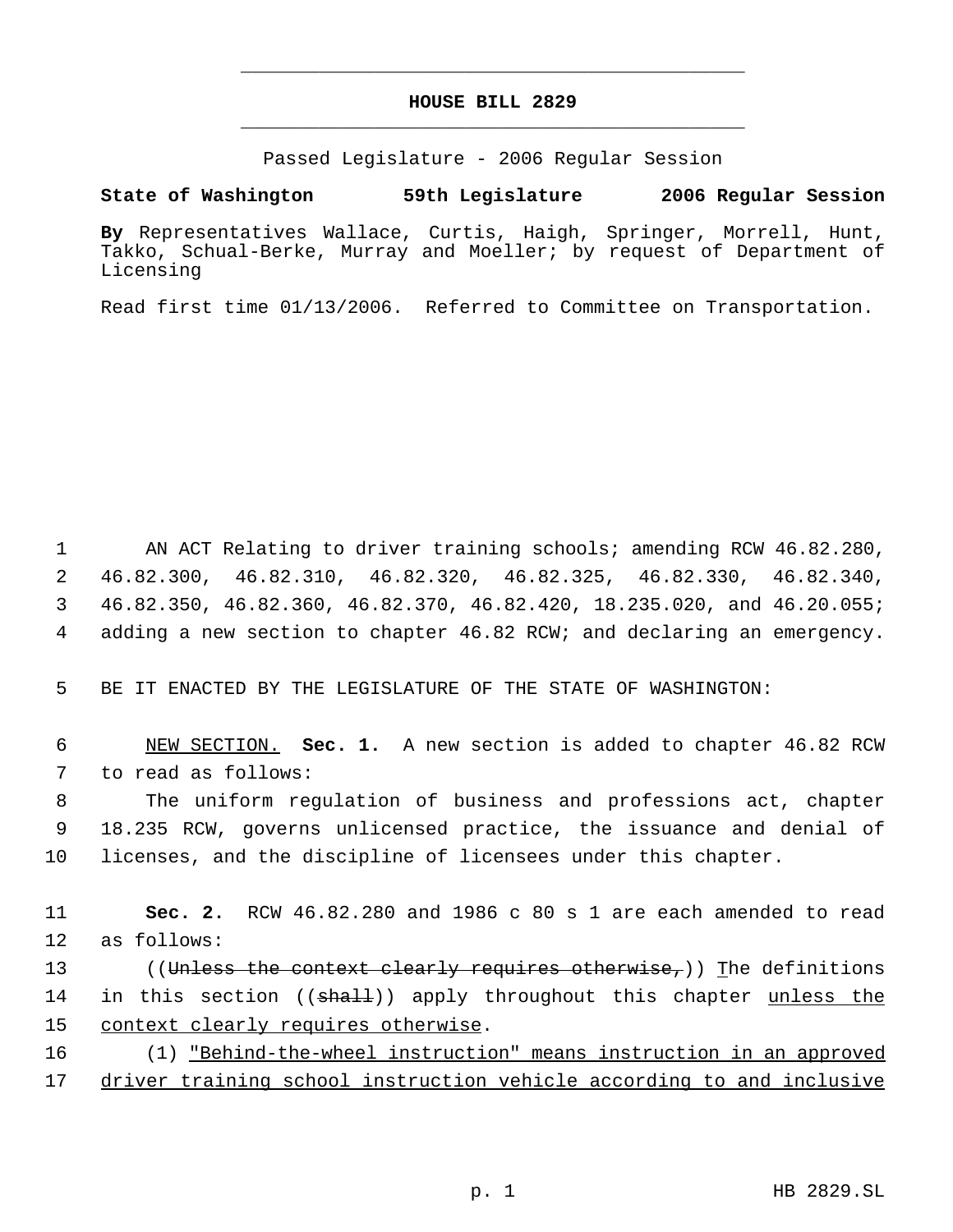of the minimum required curriculum. Behind-the-wheel instruction is characterized by driving experience. (2) "Classroom" means a space dedicated to and used exclusively by a driver training instructor for the instruction of students. With prior department approval, a branch office classroom may be located within alternative facilities, such as a public or private library, school, community college, college or university, or a business training facility. (3) "Classroom instruction" means that portion of a traffic safety education course that is characterized by classroom-based student instruction conducted by or under the direct supervision of a licensed instructor or licensed instructors. (4) "Driver training school" means a commercial driver training school engaged in the business of giving instruction, for a fee, in the operation of automobiles.  $((+2))$  (5) "Driver training education course" means a course of 17 instruction in traffic safety education approved and licensed by the department of licensing that consists of classroom and behind-the-wheel instruction as documented by the minimum approved curriculum. (6) "Director" means the director of the department of licensing of the state of Washington.  $((3+))$  (7) "Advisory committee" means the driving instructors' advisory committee as created in this chapter.  $((4))$  (8) "Fraudulent practices" means any conduct or 25 representation on the part of a ((<del>licensee under this chapter tending</del>

 (a) Inducing anyone to believe, or to give the impression, that a license to operate a motor vehicle or any other license granted by the director may be obtained by any means other than those prescribed by law, or furnishing or obtaining the same by illegal or improper means, 31 or requesting, accepting, or collecting money for such purposes*i* 

26 to induce)) driver training school owner or instructor including:

 (b) Operation of a driver training school without a license, providing instruction without an instructor's license, verifying enrollment prior to being licensed, misleading or false statements on applications for a commercial driver training school license or instructor's license or on any required records or supporting documentation;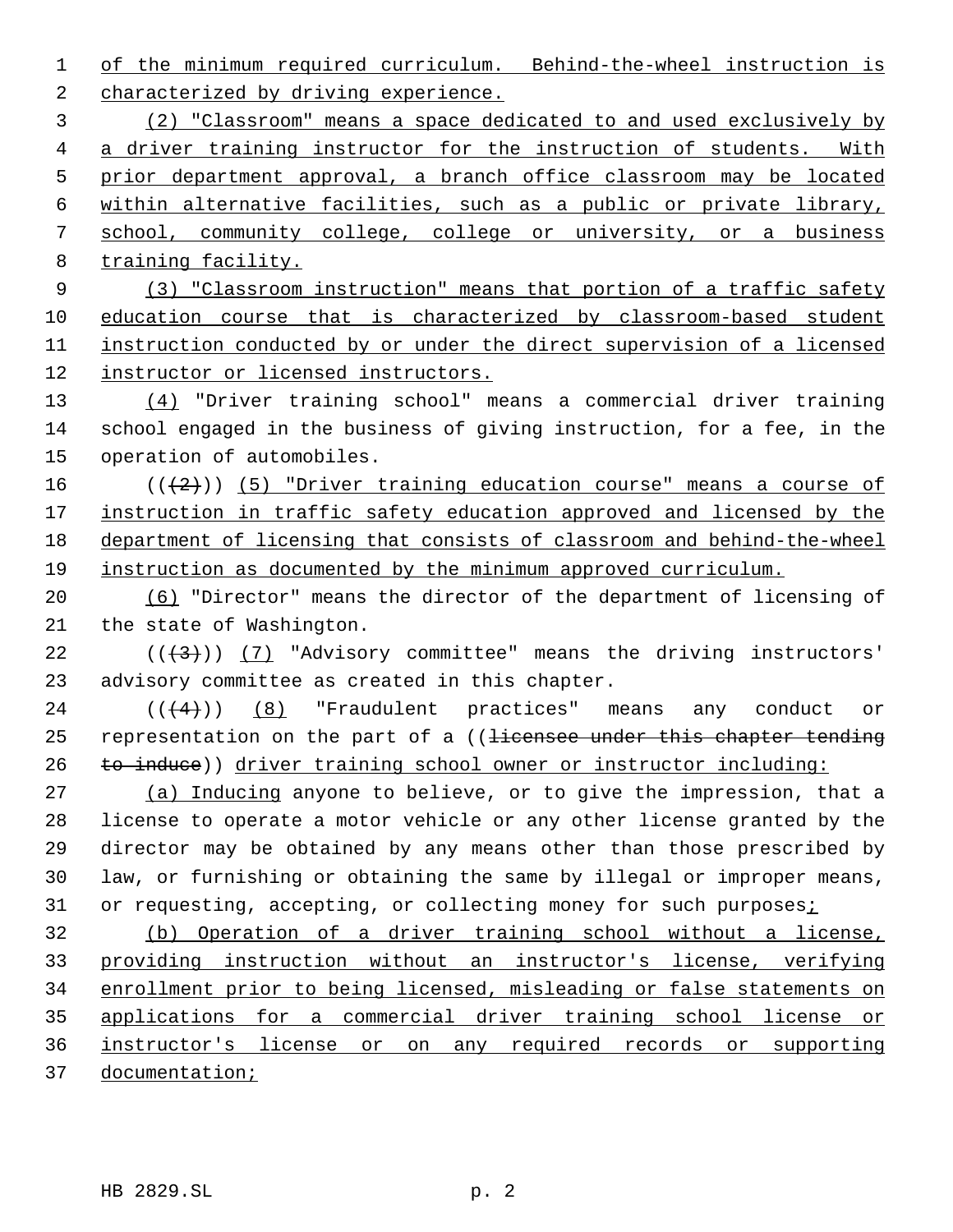| 1  | (c) Failing to fully document and maintain all required driver          |
|----|-------------------------------------------------------------------------|
| 2  | training school records of instruction, school operation, and           |
| 3  | instructor training;                                                    |
| 4  | (d) Issuing a driver training course certificate without requiring      |
| 5  | completion of the necessary behind-the-wheel and classroom instruction. |
| 6  | $((+5))$ (9) "Instructor" means any person employed by or otherwise     |
| 7  | associated with a driver training school to instruct persons in the     |
| 8  | operation of ((automobiles)) an automobile.                             |
| 9  | (10) "Owner" means an individual, partnership, corporation,             |
| 10 | association, or other person or group that holds a substantial interest |
| 11 | in a driver training school.                                            |
| 12 | $((+6))$ (11) "Place of business" means a designated location at        |
| 13 | which the business of a driver training school is transacted and its    |
| 14 | records are kept.                                                       |
| 15 | $((+7))$ (12) "Person" means any individual, firm, corporation,         |
| 16 | partnership, or association.                                            |
| 17 | (13) "Substantial interest holder" means a person who has actual or     |
| 18 | potential influence over the management or operation of any driver      |
| 19 | training school. Evidence of substantial interest includes, but is not  |
| 20 | limited to, one or more of the following:                               |
| 21 | (a) Directly or indirectly owning, operating, managing, or              |
| 22 | controlling a driver training school or any part of a driver training   |
| 23 | school;                                                                 |
| 24 | (b) Directly or indirectly profiting from or assuming liability for     |
| 25 | debts of a driver training school;                                      |
| 26 | (c) Is an officer or director of a driver training school;              |
| 27 | (d) Owning ten percent or more of any class of stock in a privately     |
| 28 | or closely held corporate driver training school, or five percent or    |
| 29 | more of any class of stock in a publicly traded corporate driver        |
| 30 | training school;                                                        |
| 31 | (e) Furnishing ten percent or more of the capital, whether in cash,     |
| 32 | goods, or services, for the operation of a driver training school       |
| 33 | during any calendar year; or                                            |
| 34 | (f) Directly or indirectly receiving a salary, commission,              |
| 35 | royalties, or other form of compensation from the activity in which a   |
| 36 | driver training school is or seeks to be engaged.                       |
| 37 | (14) "Student" means any person enrolled in a driver training           |
| 38 | course that pays a fee for instruction.                                 |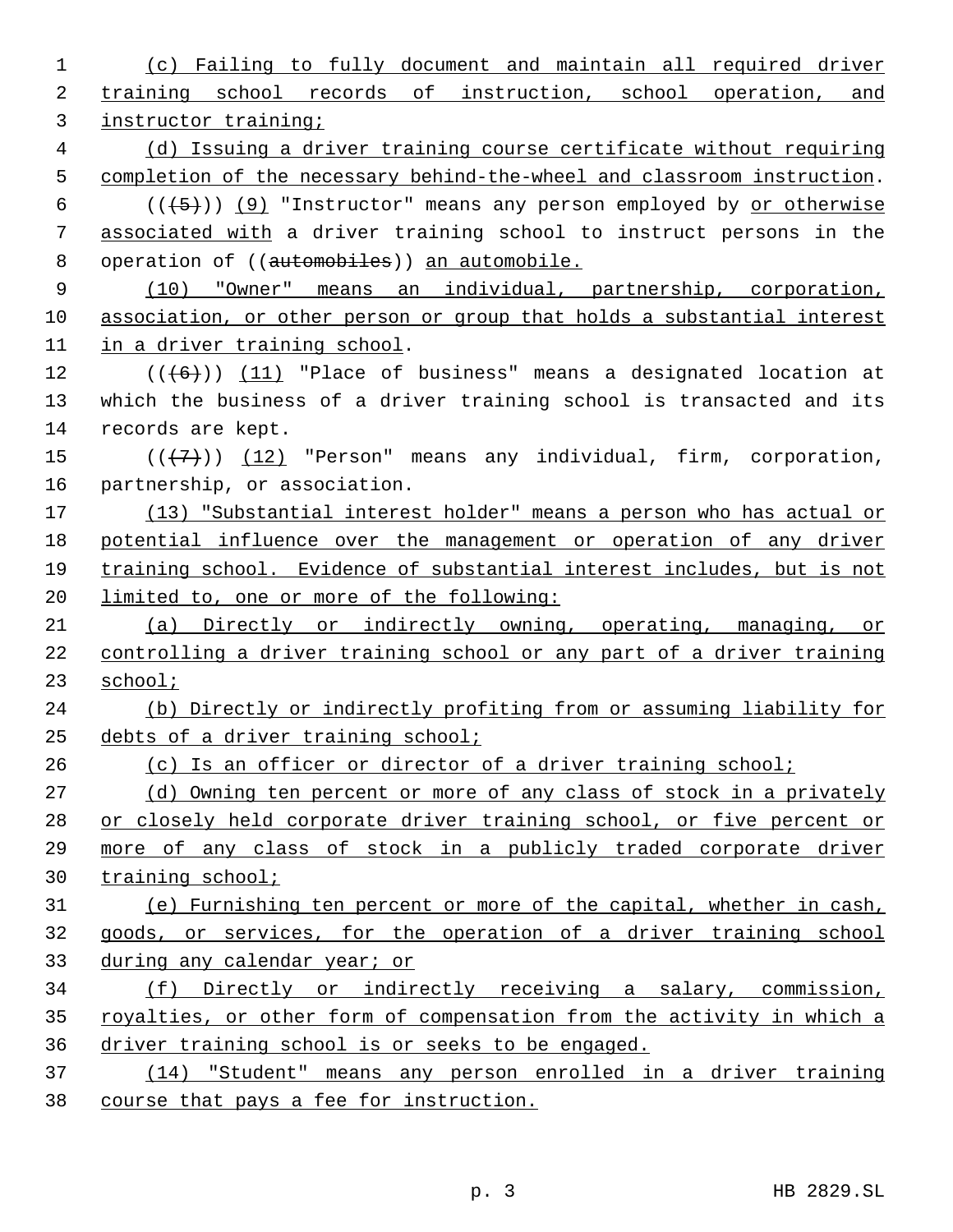**Sec. 3.** RCW 46.82.300 and 2002 c 195 s 5 are each amended to read as follows:

 (1) The director shall be assisted in the duties and responsibilities of this chapter by the driver instructors' advisory committee, consisting of five members. Members of the advisory committee shall be appointed by the director for two-year terms and shall consist of a representative of the driver training schools, a representative of the driving instructors (who shall not be from the same school as the school member), a representative of the superintendent of public instruction, a representative of the department of licensing, and a representative from the Washington state traffic safety commission. Members shall be reimbursed for travel expenses in accordance with RCW 43.03.050 and 43.03.060. A member who is receiving a salary from the state shall not receive compensation other than travel expenses incurred in such service.

 (2) The advisory committee shall meet at least semiannually and shall have additional meetings as may be called by the director. The director or the director's representative shall attend all meetings of the advisory committee and shall serve as chairman.

(3) Duties of the advisory committee shall be to:

 (a) Advise and confer with the director or the director's representative on matters pertaining to the establishment of rules 23 necessary to carry out this chapter;

 (b) ((Review violations of this chapter and to recommend to the director appropriate enforcement or disciplinary action as provided in this chapter;

 $\{\epsilon\}$ )) Review and update when necessary a curriculum consisting of a list of items of knowledge and the processes of driving a motor vehicle specifying the minimum requirements adjudged necessary in teaching a proper and adequate course of driver education;

31 ( $(\overline{d})$ ) (c) Review and update instructor certification standards to be consistent with RCW 46.82.330 and take into consideration those standards required to be met by traffic safety education teachers under RCW 28A.220.020(3); and

35  $((\text{+e})^2)(d)$  Prepare the examination for a driver instructor's certificate and review examination results at least once each calendar year for the purpose of updating and revising examination standards.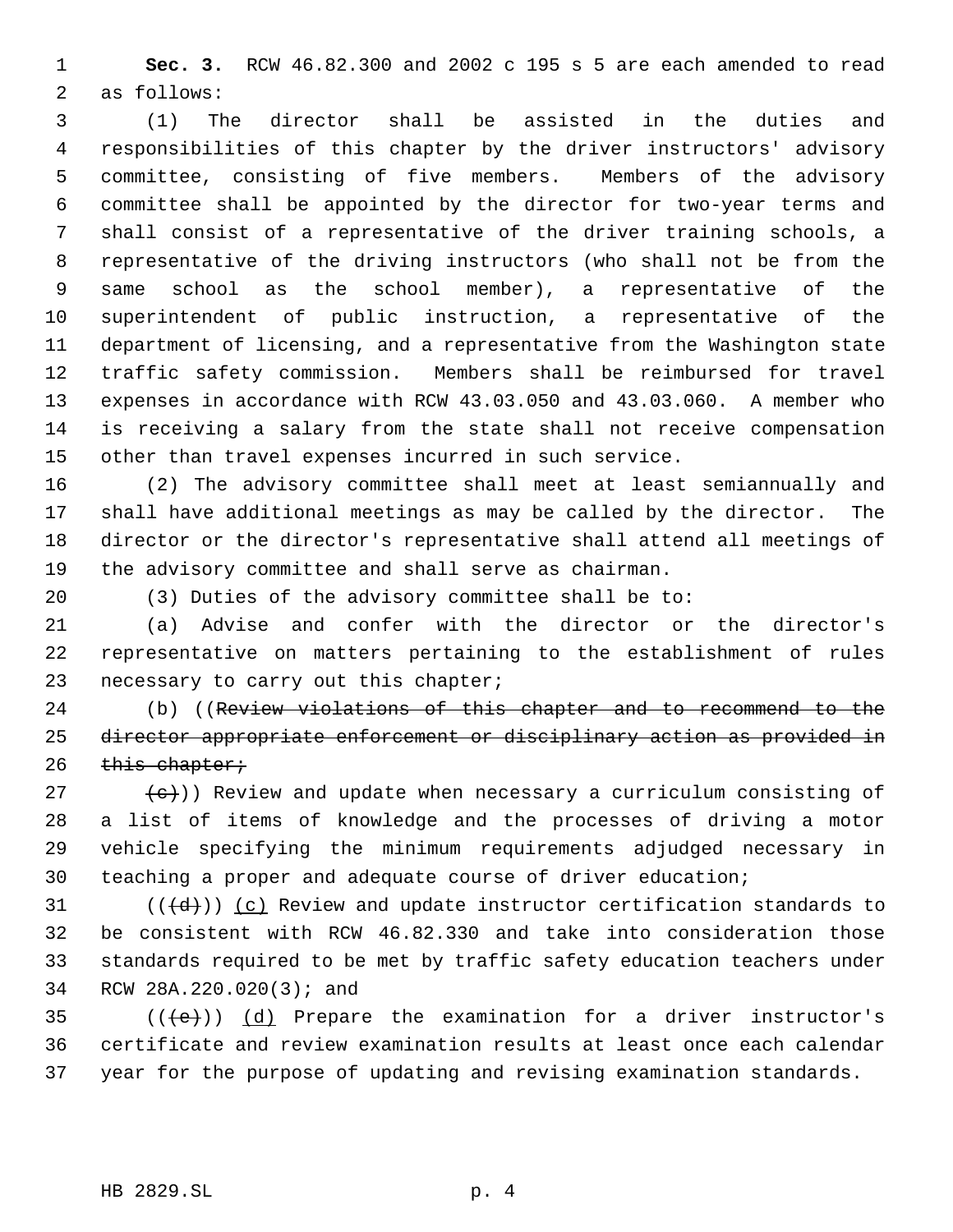**Sec. 4.** RCW 46.82.310 and 2002 c 352 s 24 are each amended to read as follows:

 (1) No person shall engage in the business of conducting a driver training school without a license issued by the director for that 5 purpose. The school's license must be displayed before the school may: (a) Schedule, enroll, or engage any students in a course of instruction;

(b) Issue a verification of enrollment to any student; or

(c) Begin any classroom or behind-the-wheel instruction.

 (2) An application for a driver training school license shall be filed with the director, containing such information as prescribed by 12 the director, including a uniform business identifier number, 13 accompanied by an application fee ((of three hundred dollars)) as set by rule of the department, which shall in no event be refunded. Before 15 an application for a driver training school license is approved, the business practices, facilities, records, and insurance of the proposed 17 school must be inspected and reviewed by authorized representatives of 18 the director. If an application is approved by the director, the 19 applicant ((upon payment of an additional fee of two hundred dollars)) shall be granted a license valid for a period of one year from the date of issuance.

22 ( $(\frac{1}{2})$ ) (3) A driver training school may apply for a license to establish a branch office or branch classroom by filing an application 24 with the director, containing such information as prescribed by the director, accompanied by an application fee as set by rule of the 26 department, which shall in no event be refunded. Before an application 27 for a license to establish a branch office or branch classroom is approved, the business practices, facilities, records, and insurance of the proposed branch location must be inspected and reviewed by authorized representatives of the director. If an application is approved by the director, the applicant shall be granted a license valid for a period of one year from the date of issuance.

 (4) The annual fee for renewal of a school or branch location 34 license shall be ((two hundred fifty dollars)) set by rule of the 35 department. Subject to the department's inspection of the business, the director shall issue a license certificate to each licensee which shall be conspicuously displayed in the place of business of the 38 licensee. If the director has not received a renewal application ((has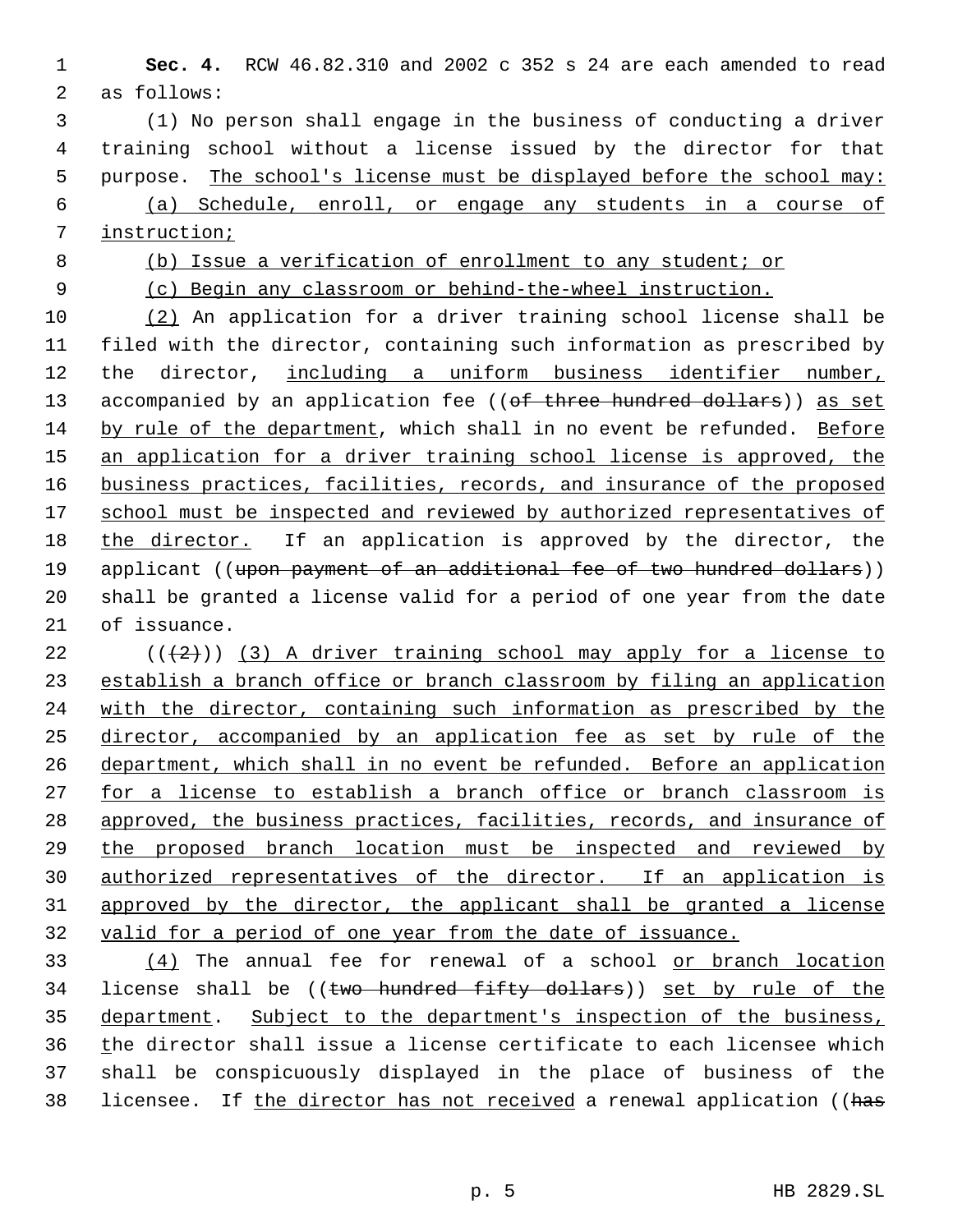1 not been received by the director within sixty days from)) on or before 2 the date a ((notice of)) license ((expiration was mailed to the licensee)) expires, the license will be void requiring a new application as provided for in this chapter, including payment of all fees.

6 ( $(\frac{1}{3})$ ) (5) The person to whom a driver training school license has 7 been issued must notify the director in writing within ((thirty)) ten business days after any change is made in the officers, directors, or location of the place of business of the school.

 $((4)$  Driver training school licenses shall not be transferable. 11 In the event of any transfer of ownership in the business, an 12 application for)) (6) A change involving the ownership of a driver 13 training school requires a new license application, including payment 14 of all fees( $(\frac{1}{2})$  must be made)).

 (a) The owner relinquishing the business must notify the director 16 in writing within ten business days.

17 (b) The new owner must submit an application and fee as prescribed by rule of the department for transfer of the school's license to the director within ten business days.

 (c) Upon receipt of the required notification and the application and fees for license transfer, the director shall permit continuance of the business for a period not to exceed sixty days from the date of 23 transfer pending approval of the new application for a school license. (d) The transferred license shall remain subject to suspension, revocation, or denial in accordance with RCW 46.82.350 and 46.82.360.

26 (((5) The director shall not issue or renew a school license certificate until the licensee has filed with the director evidence of liability insurance coverage with an insurance company authorized to do business in this state in the amount of not less than three hundred thousand dollars because of bodily injury or death to two or more 31 persons in any one accident, not less than one hundred thousand dollars because of bodily injury or death to one person in one accident, and not less than fifty thousand dollars because of property damage to others in one accident, and the coverage shall include uninsured motorists coverage. The insurance coverage shall be maintained in full force and effect and the director shall be notified at least ten days prior to cancellation or expiration of any such policy of insurance.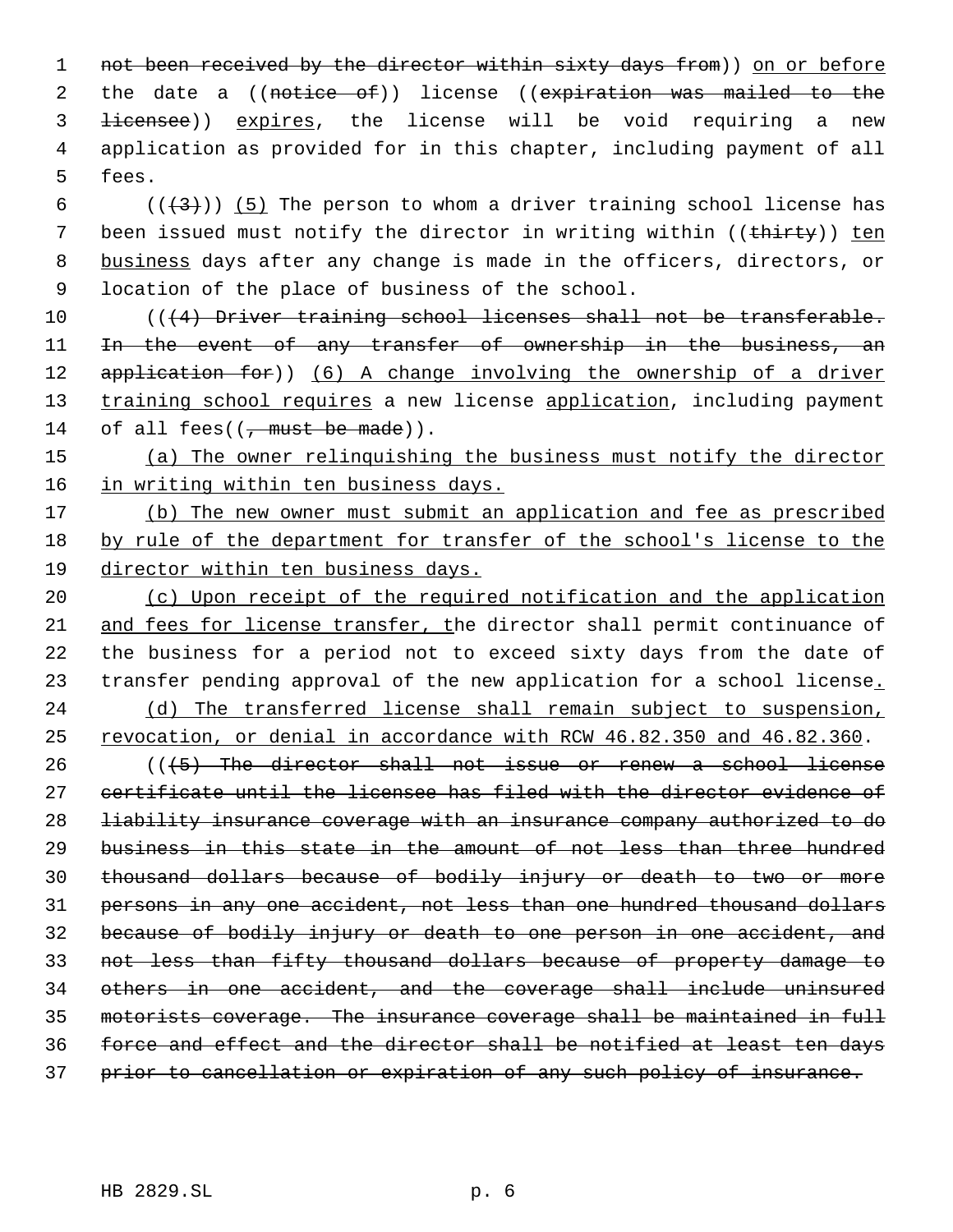(6) )) (7) Evidence of liability insurance coverage must be filed 2 with the director prior to the issuance or renewal of a school license, and shall meet the following standards:

 (a) Coverage must be provided by a company authorized to do business in Washington state;

 (b) Automobile liability coverage shall be in the amount of not less than one million dollars, and shall include property damage and 8 uninsured motorists coverage;

 (c) The required coverage shall be maintained in full force and effect for the term of the school license;

 (d) Changes in insurance coverage due to cancellation or expiration require notification of the director and proof of continuing coverage 13 within ten working days following any change; and

 (e) Coverage shall be issued in the name of the school and identify the covered locations and vehicles.

16 (8) The increased insurance requirements of subsection  $((+5+))$  (7) of this section must be in effect by no later than one year after 18 ((September 1, 1979)) July 1, 2006.

 **Sec. 5.** RCW 46.82.320 and 2002 c 352 s 25 are each amended to read as follows:

21 (1) No person((, including the owner, operator, partner, officer, 22 or stockholder of)) affiliated with a driver training school shall give instruction in the operation of an automobile for a fee without a license issued by the director for that purpose. An application for an original or renewal instructor's license shall be filed with the 26 director, containing such information as prescribed by this chapter and 27 by the director, accompanied by an application fee ((of seventy-five 28 dollars)) set by rule of the department, which shall in no event be refunded. An application for a renewal instructor's license must be accompanied by proof of the applicant's continuing professional development that meets the standards adopted by the director. If the 32 ((application is approved by the director and the)) applicant 33 satisfactorily meets the application requirements and the examination requirements as prescribed in RCW 46.82.330, the applicant shall be granted a license valid for a period of one year from the date of issuance. An instructor shall take a requalification examination every five years.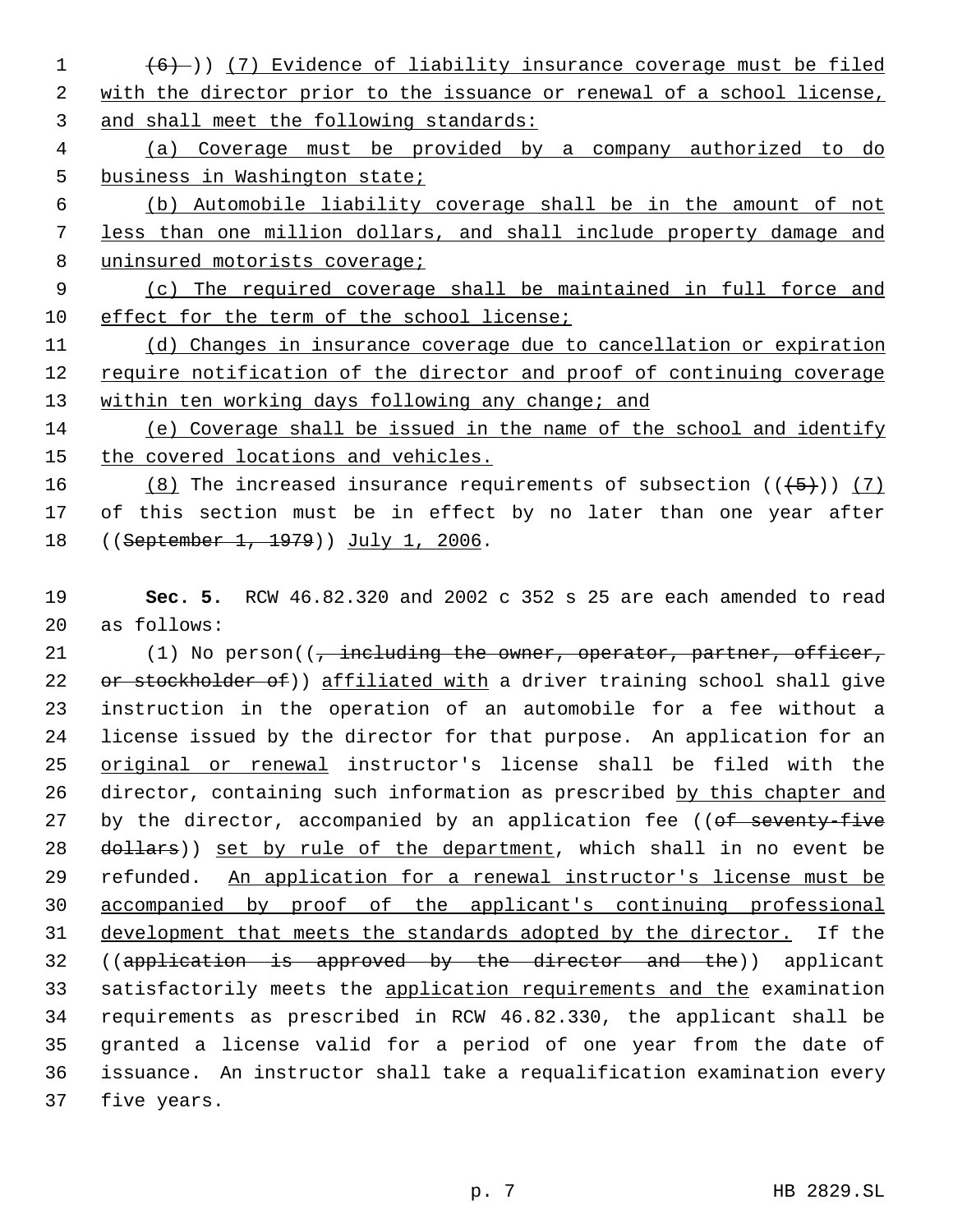(2) ((The annual fee for renewal of an instructor's license shall 2 be twenty-five dollars.)) The director shall issue a license 3 certificate to each ((<del>licensee which shall be</del>)) qualified applicant.

 (a) An employing driver training school must conspicuously ((displayed in the)) display an instructor's license at its established 6 place of business ((of the employing driver training school)) and display copies of the instructor's license at any branch office where the instructor provides instruction.

 (b) Unless revoked, canceled, or denied by the director, the license shall remain the property of the licensee in the event of termination of employment or employment by another driver training school.

13 (c) If the director has not received a renewal application ((has 14 not been received by the director within sixty days from)) on or before 15 the date a ((notice of)) license ((expiration was mailed to the 16 <del>licensee</del>)) expires, the license will be voided requiring a new application as provided for in this chapter, including examination and payment of all fees.

 (d) If revoked, canceled, or denied by the director, the license must be surrendered to the department within ten days following the effective date of such action.

22 (3) ((Persons who qualify under the rules jointly adopted by the superintendent of public instruction and the director of licensing to teach only the laboratory phase, shall be subject to a ten dollar examination fee.

 $(4)$ )) Each licensee shall be provided with a wallet-size identification card by the director at the time the license is issued which shall be carried on the instructor's person at all times while engaged in instructing.

 $((+5))$   $(4)$  The person to whom an instructor's license has been 31 issued shall notify the director in writing within ((thirty)) ten days of any change of employment or termination of employment, providing the name and address of the new driver training school by whom the instructor will be employed.

 **Sec. 6.** RCW 46.82.325 and 2002 c 195 s 4 are each amended to read as follows:

37 (1) ((Persons instructing students under eighteen years of age))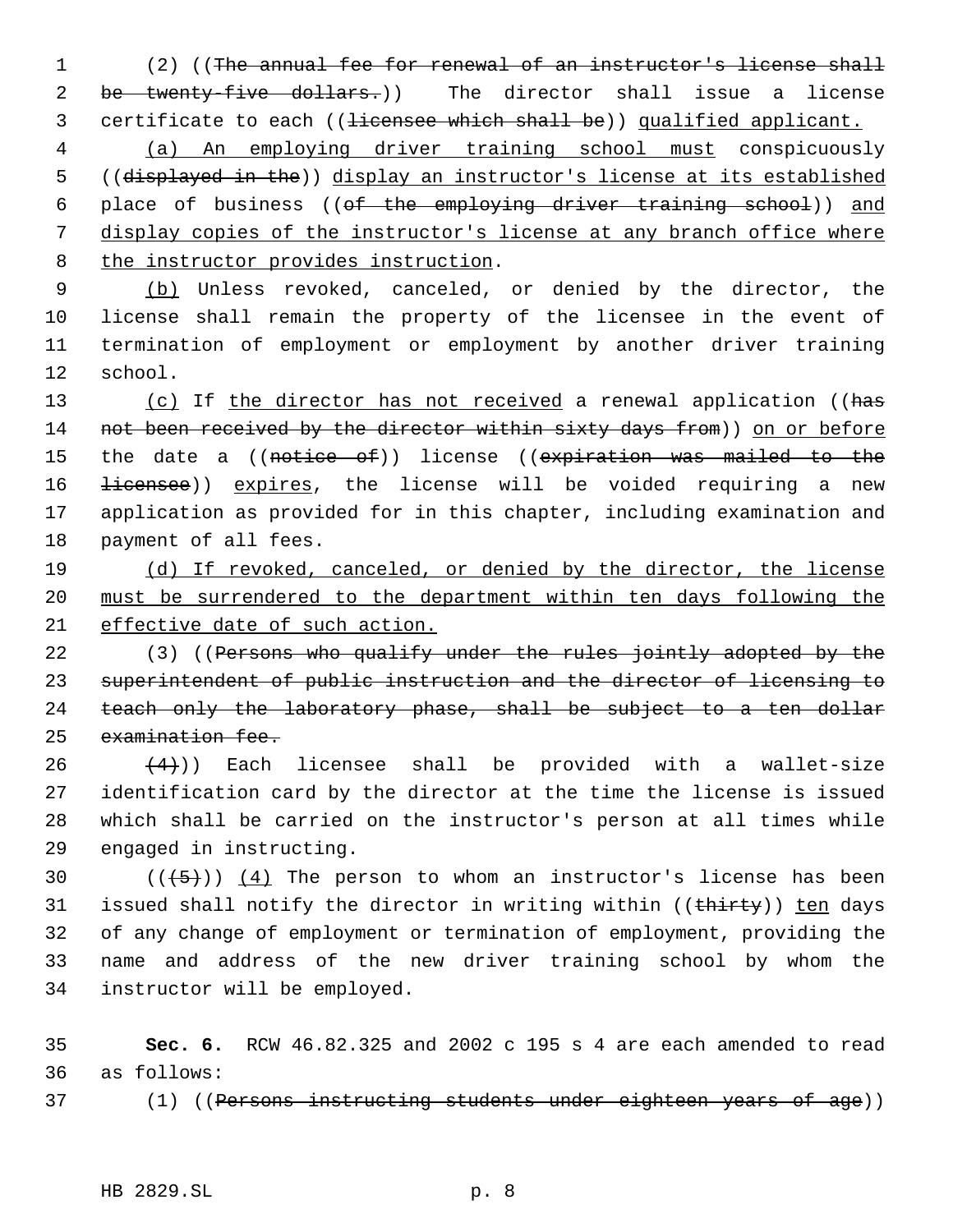Instructors, owners, and other persons affiliated with a school who 2 have contact with students are required to have a background check through the Washington state patrol criminal identification system and through the federal bureau of investigation. The background check shall also include a fingerprint check using a fingerprint card. Persons covered by this section must have their background rechecked under this subsection every five years.

 (2) In addition to the background check required under subsection 9 (1) of this section, persons covered by this section must have a background check through the Washington criminal identification system at the time of application for any renewal license.

 (3) The cost of the background check shall be paid by the 13 ((instructor)) person.

 $((3)$  The department may waive the background check for any 15 applicant who has had a background check within two years before 16 applying to become an instructor.))

# **Sec. 7.** RCW 46.82.330 and 1979 ex.s. c 51 s 6 are each amended to read as follows:

 (1) ((Upon receipt and approval of an application accompanied by 20 the proper fees, the director shall arrange for the examination of each applicant for an instructor's license and shall notify each applicant 22 of the time and place to appear for examination.

23  $(2)$  The examination prepared by the advisory committee shall consist of a knowledge test and an actual driving test conducted in a 25 vehicle provided by the applicant. The examination shall determine: 26 The applicant's knowledge of driving laws, rules, and regulations; the 27 applicant's ability to safely operate a motor vehicle; and the applicant's ability to impart this knowledge to others.

 $(3)$  (3) No)) The application for an instructor's license shall document the applicant's fitness, knowledge, skills, and abilities to teach the classroom and behind-the-wheel phases of a driver training education program in a commercial driver training school.

 (2) An applicant shall be ((permitted by the director to take the examination for an instructor's license until it is determined that the applicant meets the following requirements)) eligible to apply for an original instructor's certificate if the applicant possesses and meets the following qualifications and conditions: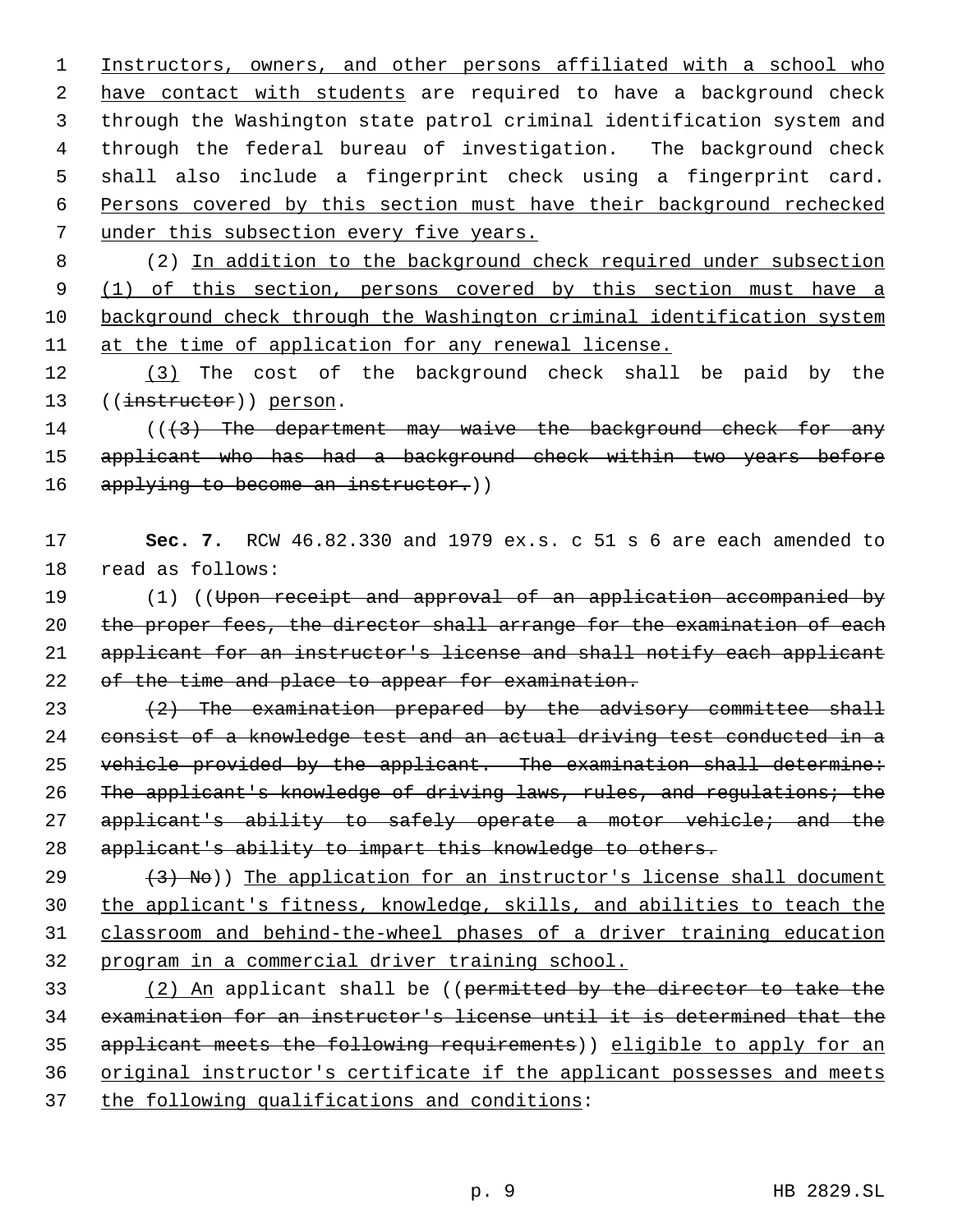(a) Has been licensed to drive for five or more years and possesses 2 a current and valid Washington driver's license or is a resident of a jurisdiction immediately adjacent to Washington state and possesses a current and valid license issued by such jurisdiction, and does not 5 have on his or her driving record any of the violations or penalties 6 set forth in  $((+3+))$   $(2)(a)$  (i), (ii), or (iii) of this section. The director shall have the right to examine the driving record of the applicant from the department of licensing and from other jurisdictions and from these records determine if the applicant has had:

10 (i) Not more than ((three)) one moving traffic violation((s)) 11 within the preceding twelve months or more than  $((f_{out}))$  two moving 12 traffic violations in the preceding twenty-four months;

13 (ii) No alcohol-related traffic violation or incident within the 14 preceding ((three)) seven years; and

15 (iii) No driver's license suspension, cancellation, revocation, or 16 denial within the preceding ((three)) five years;

17 (b) Is a high school graduate or the equivalent and at least 18 twenty-one years of age;

19 (c) Has completed an acceptable application on a form prescribed by 20 the director;  $((and))$ 

21 (d) Has satisfactorily completed a ((sixty-hour)) course of 22 instruction in the training of drivers acceptable to the director( $(-$ 23 The course shall include at least twelve hours of)) that is no less 24 than sixty hours in length and includes instruction in classroom and 25 behind-the-wheel teaching methods and ((at least six hours)) supervised 26 practice behind-the-wheel teaching of driving techniques; and

 (e) Has paid an examination fee as set by rule of the department and has successfully completed an instructor's examination as prepared by the advisory committee, which shall consist of a knowledge test and an actual driving test conducted in a vehicle provided by the applicant. The examination shall determine:

# 32 (i) The applicant's knowledge of driving laws and rules;

33 (ii) The applicant's ability to safely operate a motor vehicle; and 34 (iii) The applicant's ability to impart this knowledge and ability

35 to others.

 $36$  (( $(4)$  Any person with a valid instructor's license in effect as of 37 September 1, 1979, shall not be required to take the examination, or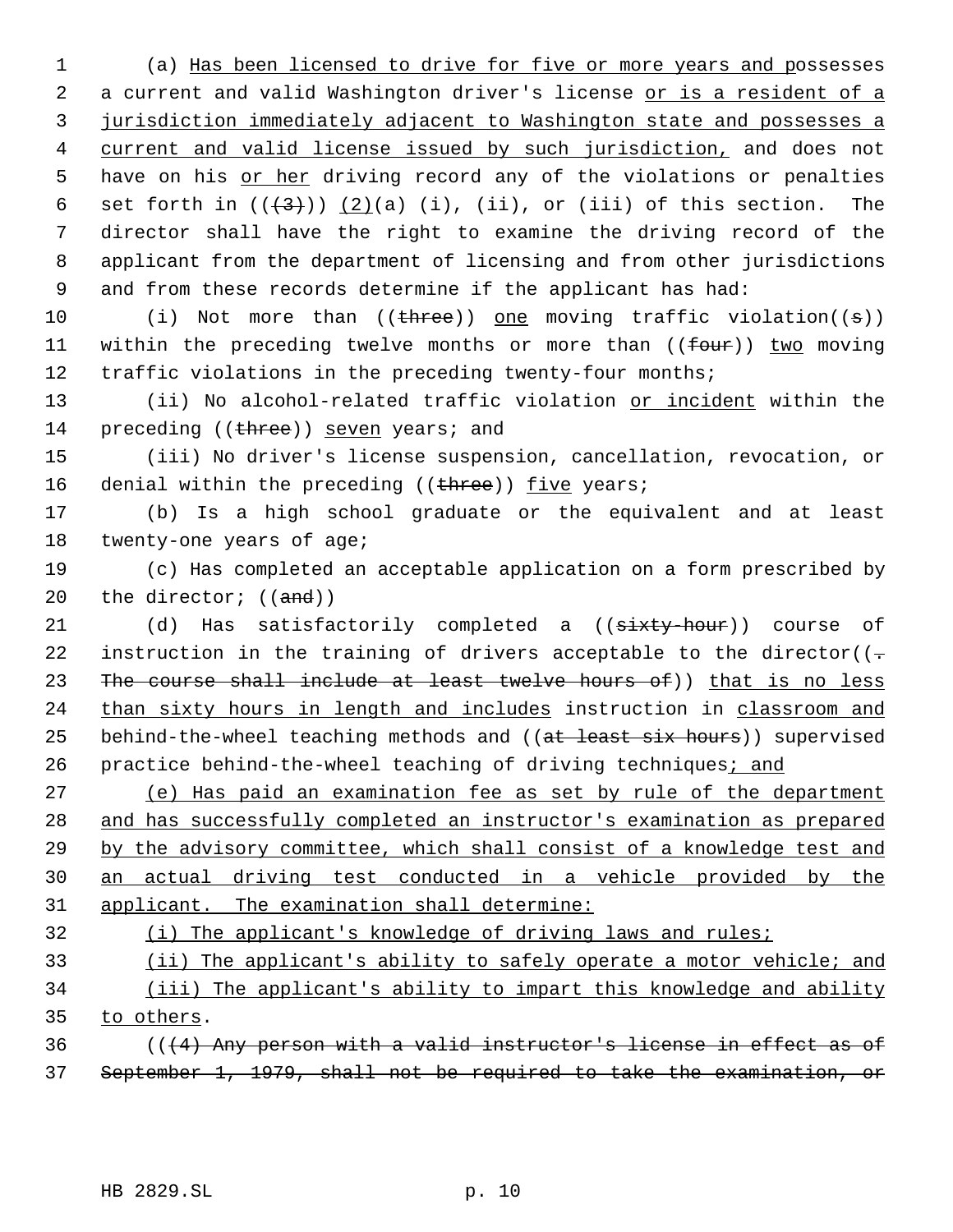complete the revised course of instruction, otherwise required under

2 this section.)

 **Sec. 8.** RCW 46.82.340 and 1979 ex.s. c 51 s 7 are each amended to read as follows:

 In case of the loss, mutilation, or destruction of a driver training school license certificate or an instructor's license certificate, the director shall issue a duplicate thereof upon proof of 8 the facts and payment of a fee ((of two dollars)) as set by rule of the department.

 **Sec. 9.** RCW 46.82.350 and 1979 ex.s. c 51 s 8 are each amended to read as follows:

12  $((\{1\})$  The director may suspend, revoke, deny, or refuse to renew 13 an instructor's license or a driver training school license, or impose 14 such other disciplinary action authorized under RCW 18.235.110, upon 15 determination that the applicant, licensee, or owner has engaged in unprofessional conduct as defined by RCW 18.235.130 or for any of the following causes:

18 ( $(\langle a \rangle)$  (1) Upon determination that the licensee has made a false statement or concealed any material fact in connection with the application or license renewal;

 $((\{b\})$   $(2)$  Upon ((conviction of)) determination that the 22 applicant, licensee, owner, or any person directly or indirectly interested in the driver training school's business has been convicted of a felony, or any crime involving violence, dishonesty, deceit, indecency, degeneracy, or moral turpitude;

26 ( $(\langle e \rangle)$ ) (3) Upon determination that the applicant, licensee, owner, or any person directly or indirectly interested in the driver training school's business previously held a driver training school license which was revoked, suspended, or refused renewal by the director;

30 (( $\left(\frac{d}{d}\right)$ ) (4) Upon determination that the applicant (( $\sigma$ r)), licensee, 31 or owner does not have  $((a))$  an established place of business as required by this chapter;

33 ( $(\langle e \rangle)$ ) (5) Upon determination that the applicant or licensee has failed to require all persons with financial interest in the driver training school to be signatories to the application;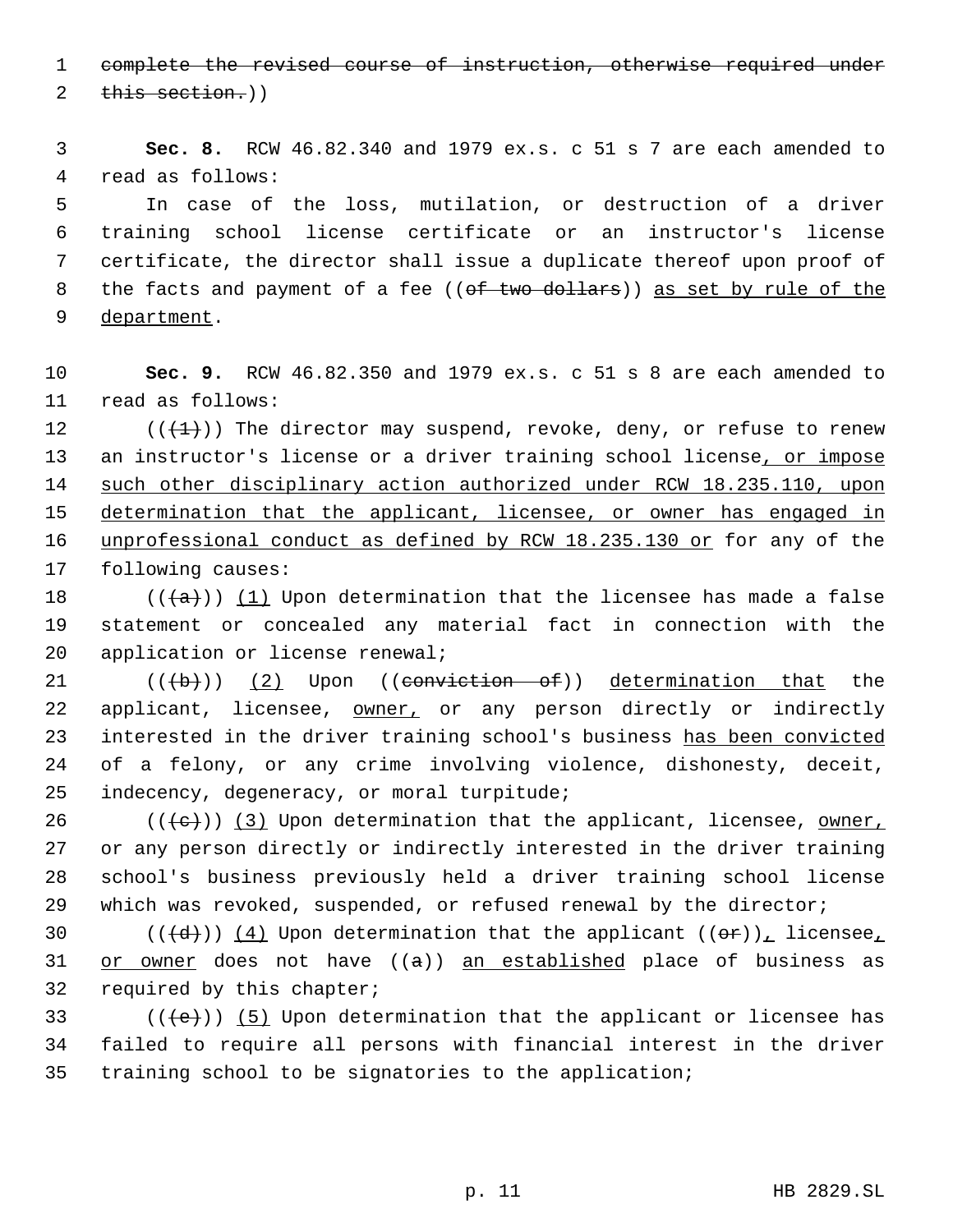$((\text{f}))(6)$  Upon determination that the applicant  $((\text{f}))(f)$  licensee, 2 or owner has ((been found guilty of fraud or)) committed fraud, induced 3 another to commit fraud, or engaged in fraudulent practices in relation 4 to the business conducted under the license, or ((guilty of inducing)) 5 has induced another to resort to fraud in relation to securing for 6 himself, herself, or another a license to drive a motor vehicle; (( $\sigma$ re

 ( $\leftrightarrow$ )) (7) Upon determination that the applicant, licensee, or owner has engaged in conduct that could endanger the educational welfare or 9 personal safety of students or others;

 (8) Upon determination that a licensed instructor no longer possesses and meets the qualifications and conditions set out in RCW 46.82.330(2)(a); or

13 (9) Upon determination that the applicant  $((\theta \hat{r}))_T$  licensee or owner 14 failed to satisfy or fails to satisfy the other conditions stated in this chapter.

 **Sec. 10.** RCW 46.82.360 and 1989 c 337 s 19 are each amended to read as follows:

 The license of any driver training school or instructor may be 19 suspended, revoked, denied, or refused renewal, or such other disciplinary action authorized under RCW 18.235.110 may be imposed, for failure to comply with the business practices specified in this section.

 (1) No place of business shall be established nor any business of a driver training school conducted or solicited within one thousand feet of an office or building owned or leased by the department of licensing in which examinations for drivers' licenses are conducted. The distance of one thousand feet shall be measured along the public streets by the nearest route from the place of business to such building.

 (2) Any automobile used by a driver training school or an instructor for instruction purposes must be equipped with:

 (a) Dual controls for foot brake and clutch, or foot brake only in a vehicle equipped with an automatic transmission;

(b) An instructor's rear view mirror; and

 (c) A sign in legible, printed English letters displayed on the 36 back or top, or both, of the vehicle that: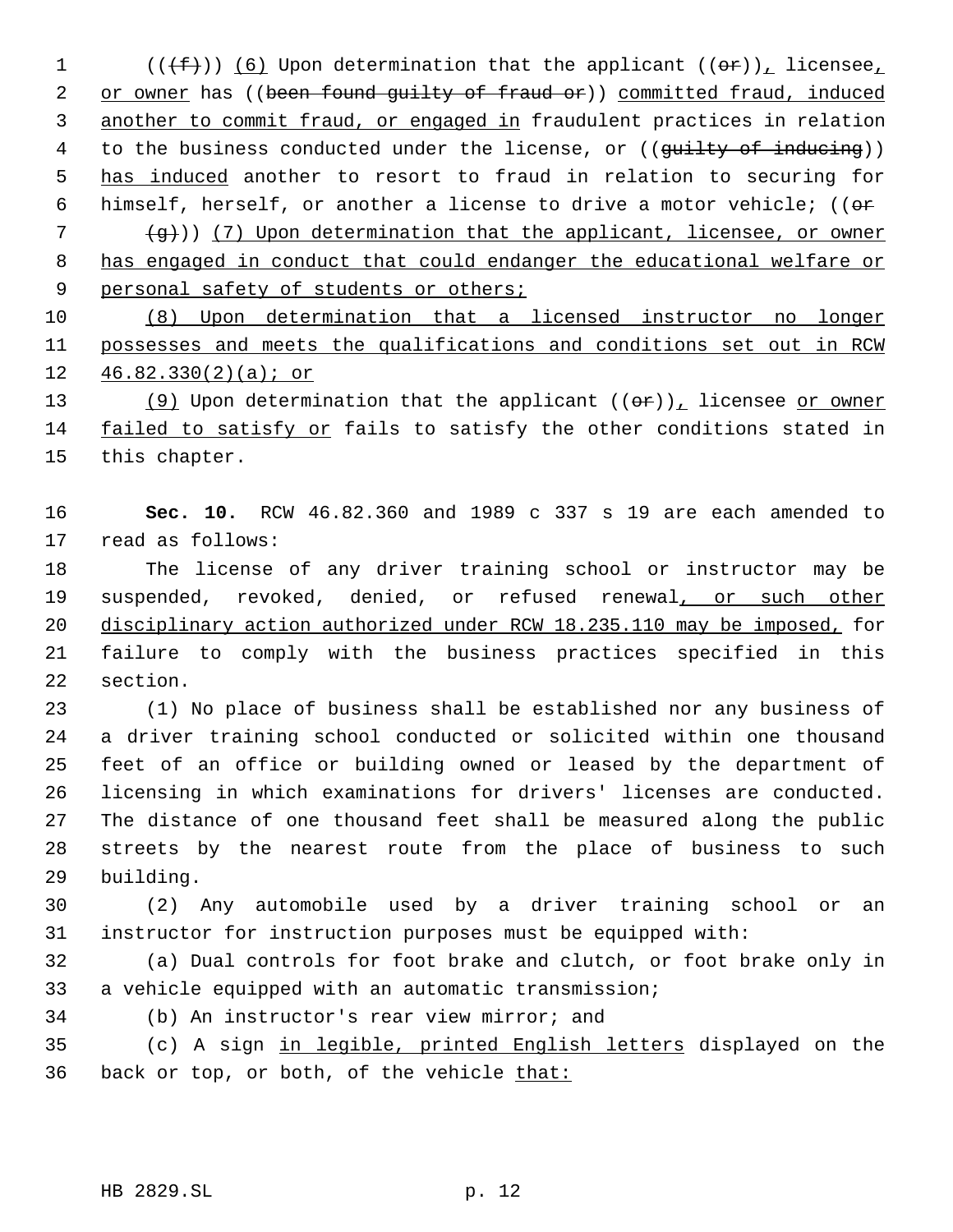1 (i) Is not less than twenty inches in horizontal width or less than 2 ten inches in vertical height (( $\frac{and \; having}{i}$ ) :

3  $(iii)$  Has the words "student driver<sub>1</sub>" (( $\Theta$ r)) "instruction car," or 4 ((both, in legible, printed, English)) "driving school" in letters at 5 least two and one-half inches in height near the top  $((and))$  i

 6 (iii) Has the name and telephone number of the school in similarly 7 legible letters not less than one inch in height placed somewhere below 8 the aforementioned words( $\sqrt{7}$  and the street number and name and the 9 telephone number in similarly legible letters at least one inch in 10 height placed next below the name of the school. The)  $i$ 

11 (iv) Has lettering and background colors ((shall be of contrasting 12 shades so as to be)) that make it clearly readable at one hundred feet 13 in clear daylight( $(-$ The sign shall be));

 $14$  (v) Is displayed at all times when instruction is being given.

15 (3) Instruction may not be given by an instructor to a student who 16 is under the age of fifteen, and behind-the-wheel instruction may not 17 be given by an instructor to a student in an automobile unless the 18 student possesses a current and valid instruction permit issued 19 pursuant to RCW 46.20.055 or a current and valid driver's license.

20 (4) No driver training school or instructor shall advertise or 21 otherwise indicate that the issuance of a driver's license is 22 guaranteed or assured as a result of the course of instruction offered.

 (5) No driver training school or instructor shall utilize any types of advertising without using the full, legal name of the school and 25 identifying itself as a driver training school. ((Items)) Instruction vehicles and equipment, classrooms, driving simulators, training 27 materials and services advertised must be available in a manner as might be expected by the average person reading the advertisement.

 (6) A driver training school shall have an established place of business owned, rented, or leased by the school and regularly occupied and used exclusively for the business of giving driver instruction. 32 The established place of business of a driver training school (( $that$ 33 applies for an initial license after July 23, 1989,)) shall be located in a district that is zoned for business or commercial purposes.

 (a) The established place of business, branch office, or classroom or advertised address of any such driver training school shall not consist of or include a house trailer, residence, tent, temporary stand, temporary address, bus, telephone answering service if such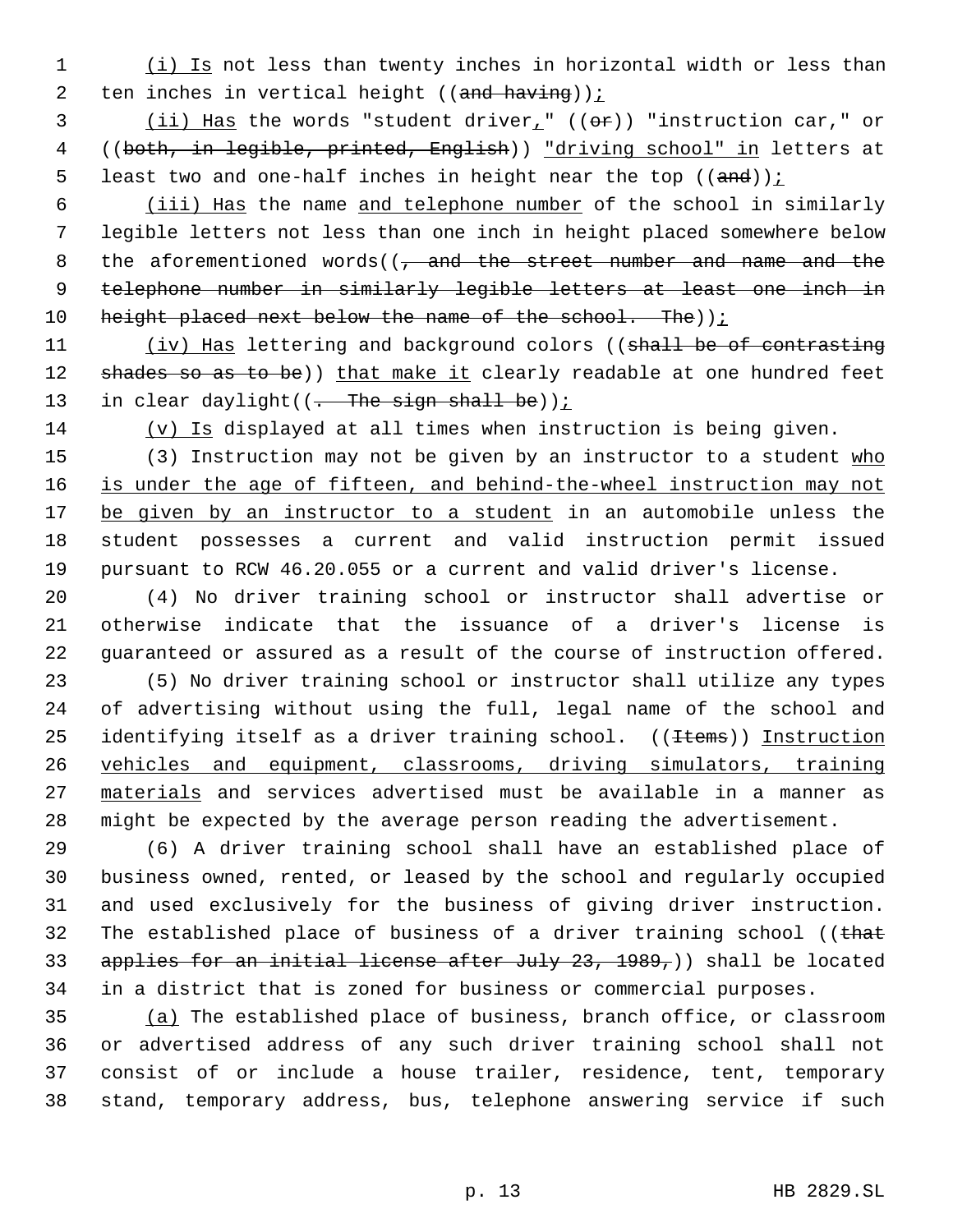service is the sole means of contacting the driver training school, a room or rooms in a hotel or rooming house or apartment house, or premises occupied by a single or multiple-unit dwelling house.

 (b) A driver training school may lease classroom space within a public or private school that is recognized and regulated by the office of the superintendent of public instruction to conduct student instruction as approved by the director. However, such use of public or private classroom space does not alleviate the driver training 9 school from securing and maintaining an established place of business nor from using its own classroom on a regular basis as required by this chapter.

12 (c) To classify as a branch office or classroom the facility must be within a thirty-five mile radius of the established place of business.

 (d) Nothing in this subsection may be construed as limiting the authority of local governments to grant conditional use permits or variances from zoning ordinances.

 (7) No driver training school or instructor shall conduct any type of instruction or training on a course used by the department of licensing for testing applicants for a Washington driver's license.

21 (8) Each driver training school shall maintain ((records on all 22 of)) its ((students, including)) student, instructor, vehicle, and operating records at its established place of business.

24 (a) Student records must include the student's name  $((and))_L$ 25 address, and telephone number, ((the starting and ending)) date of enrollment and all dates of instruction, the student's instruction 27 permit or driver's license number, the type of training given, ((and)) 28 the total number of hours of instruction, and the name and signature of the instructor or instructors.

 (b) Instructor records shall include the instructor's license number, the date of hire, the dates and duration of an instructor's training including initial certification as an instructor and continuing education, an abstract of the driving record for the instructor obtained within the past year, and a list of the locations where the instructor is providing student instruction.

 (c) Vehicle records shall include the original insurance policies 37 and copies of the vehicle registration for all instruction vehicles.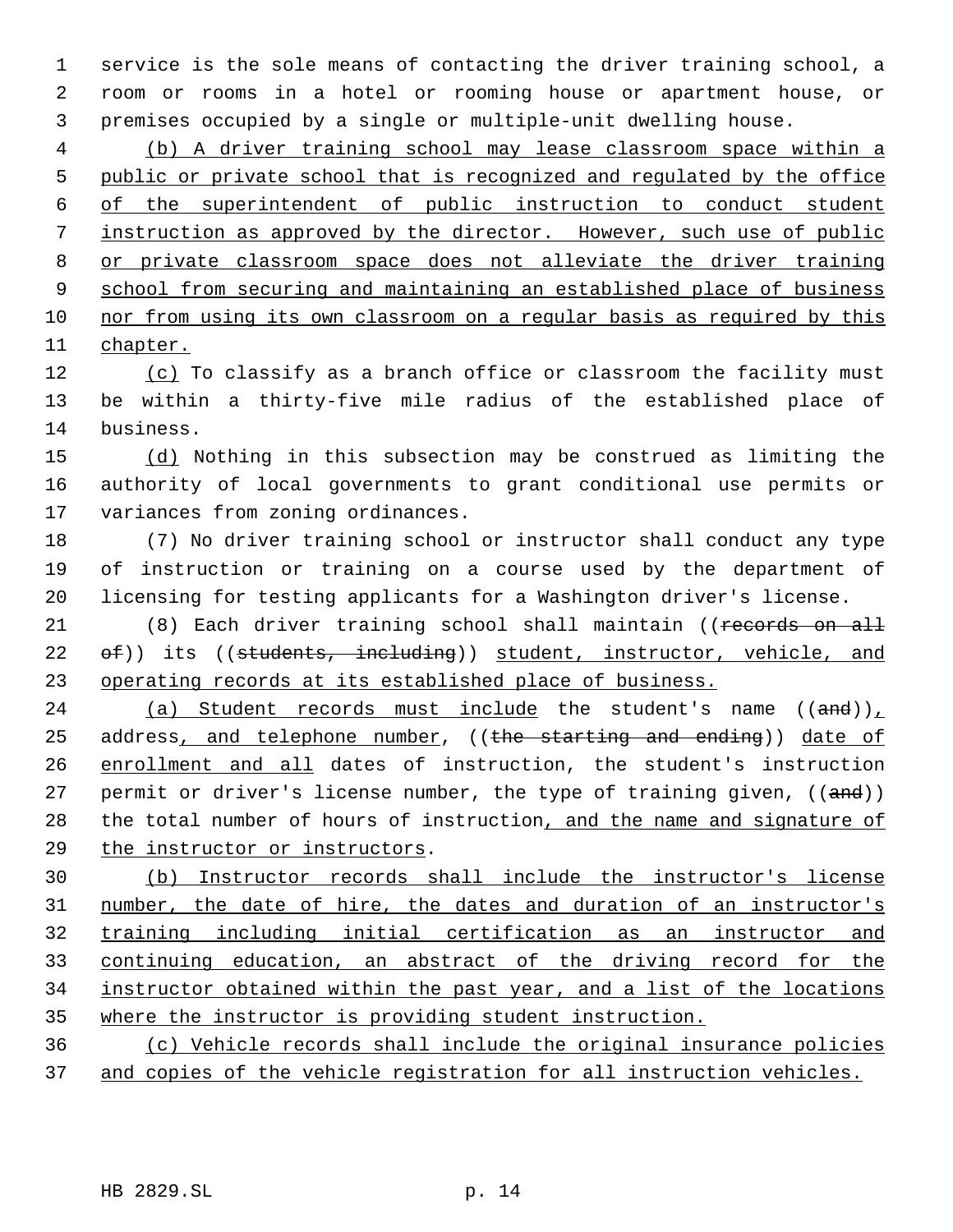1 (d) Student and instructor records ((of past students)) shall be maintained for five years following the completion of the instruction. Vehicle records shall be maintained for five years following their issuance. All records shall be made available for inspection upon the 5 request of the department.

 (e) Upon a transfer or sale of school ownership the school records shall be transferred to and become the property and responsibility of the new owner.

 (9) Each driver training school shall, at its established place of business, display, in a place where it can be seen by all clients, a 11 copy of the required minimum curriculum ((compiled)) furnished by the 12 ((driver advisory committee)) department and a copy of the school's own 13 curriculum. Copies of the required minimum curriculum are to be provided to driver training schools and instructors by the director.

 (10) Driver training schools and instructors shall submit to periodic inspections of their business practices, facilities, records, and insurance by authorized representatives of the director of the department of licensing.

 **Sec. 11.** RCW 46.82.370 and 1979 ex.s. c 51 s 10 are each amended to read as follows:

 Upon notification of suspension, revocation, denial, or refusal to renew a license under this chapter, a driver training school or instructor shall have the right to appeal the action being taken. An appeal may be made to the director, who shall cause a hearing to be 25 held ((by the advisory committee)) in accordance with chapter 34.05 RCW. Filing an appeal shall stay the action pending the hearing and 27 the director's decision. Upon conclusion of the hearing,  $($  (the 28 advisory committee shall notify the director of its findings of fact 29 and recommended action. Within ten days of receipt of the advisory 30 committee's findings and recommendation,) the director shall issue a decision on the appeal.

 (1) A license may, however, be temporarily suspended by the director without notice pending any prosecution, investigation, or hearing where such emergency action is warranted. A licensee or applicant entitled to a hearing shall be given due notice thereof.

(2) The sending of a notice of a hearing by registered mail to the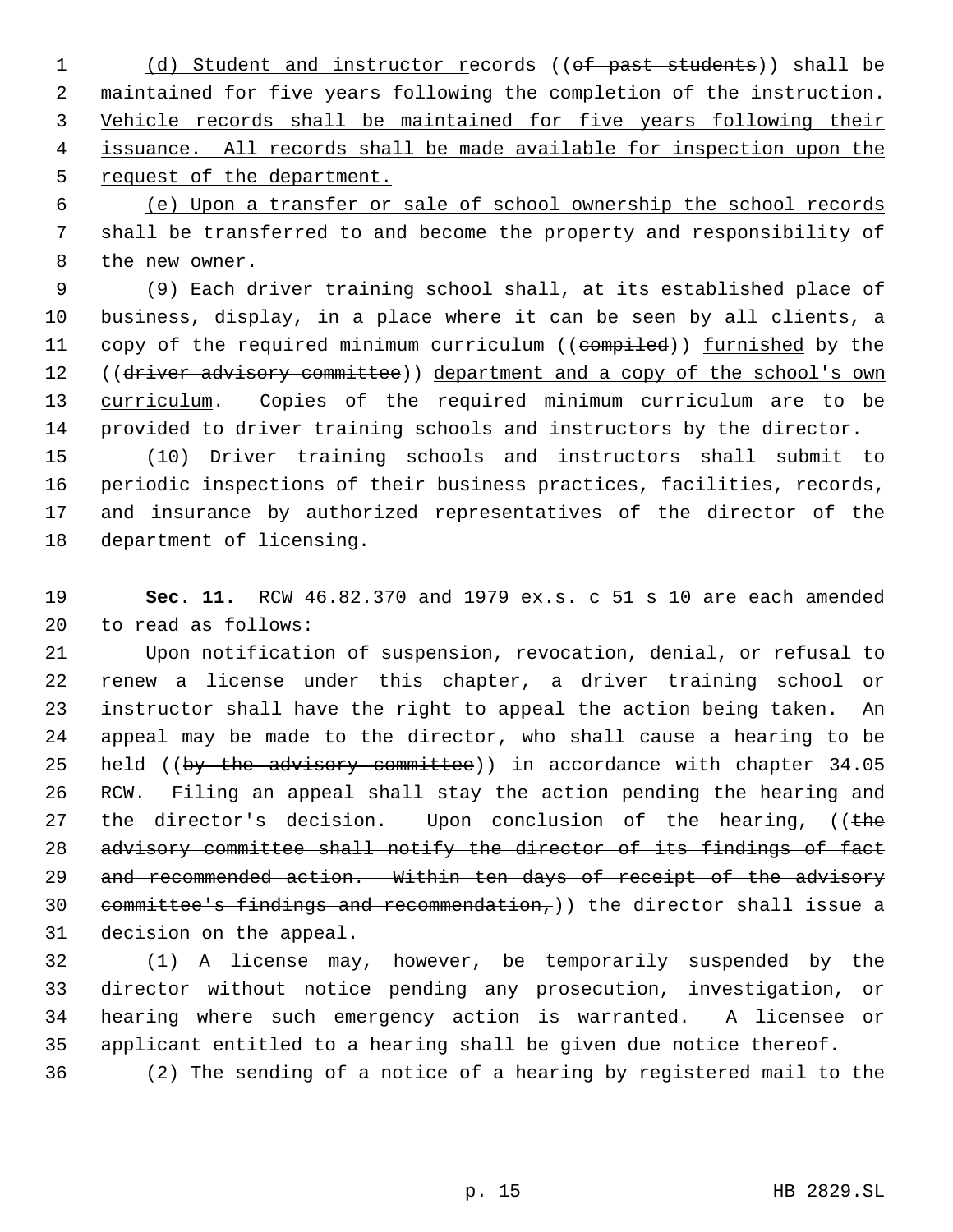last known address of a licensee or applicant in accordance with chapter 34.05 RCW shall be deemed due notice.

 (3) The director or the director's authorized representative shall 4 preside over the ((advisory committee during the)) hearing and shall have the power to subpoena witnesses, administer oaths to witnesses, take testimony of any person, and cause depositions to be taken. A subpoena issued under the authority of this section shall be served in the same manner as a subpoena issued by a court of record. Witnesses subpoenaed under this section and persons other than officers or employees of the department of licensing shall be entitled to the same fees and mileage as are allowed in civil actions in courts of law.

 **Sec. 12.** RCW 46.82.420 and 2004 c 126 s 2 are each amended to read as follows:

14 (1) The advisory committee shall ((compile)) consult with the department in the development and maintenance of a basic minimum 16 required curriculum and the department shall furnish to each qualifying applicant for an instructor's license or a driver training school 18 license a ((basic minimum required)) copy of such curriculum.

 (2) In addition to information on the safe, lawful, and responsible operation of motor vehicles on the state's highways, the basic minimum 21 required curriculum shall (( $a \text{lso}$ )) include (( $\text{ }$ ( $\text{ }$ )) information on:

 (a) Intermediate driver's license issuance, passenger and driving 23 restrictions and sanctions for violating the restrictions, and the 24 effect of traffic violations and collisions on the driving privileges;

25 (b) The effects of alcohol and drug use on motor vehicle operators, including information on drug and alcohol related traffic injury and 27 mortality rates in the state of Washington( $(+$   $(2)$ )) and the current penalties for driving under the influence of drugs or alcohol; and 29  $((+3)$  information on))

 (c) Motorcycle awareness, approved by the Motorcycle Safety Foundation, to ensure new operators of motor vehicles have been instructed in the importance of safely sharing the road with motorcyclists.

 (3) Should the director be presented with acceptable proof that any licensed instructor or driver training school is not showing proper diligence in teaching such basic minimum curriculum as required, the instructor or school shall be required to appear before the advisory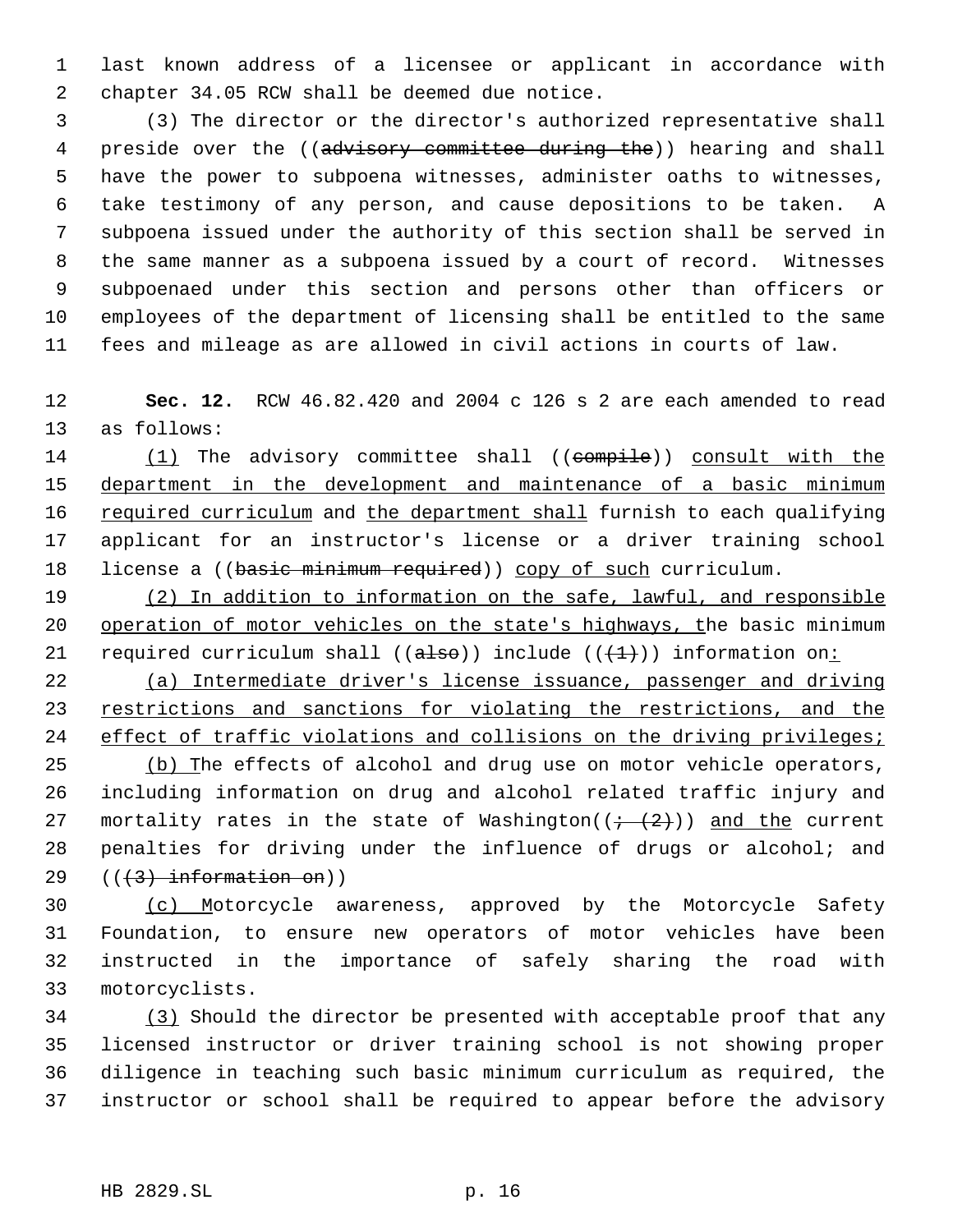committee and show cause why the license of the instructor or school should not be revoked for such negligence. If the committee does not accept such reasons as may be offered, the director may revoke the license of the instructor or school, or both.

 **Sec. 13.** RCW 18.235.020 and 2002 c 86 s 103 are each amended to read as follows:

 (1) This chapter applies only to the director and the boards and commissions having jurisdiction in relation to the businesses and professions licensed under the chapters specified in this section. This chapter does not apply to any business or profession not licensed under the chapters specified in this section.

 (2)(a) The director has authority under this chapter in relation to the following businesses and professions:

(i) Auctioneers under chapter 18.11 RCW;

(ii) Bail bond agents under chapter 18.185 RCW;

 (iii) Camping resorts' operators and salespersons under chapter 19.105 RCW;

(iv) Commercial telephone solicitors under chapter 19.158 RCW;

 (v) Cosmetologists, barbers, manicurists, and estheticians under chapter 18.16 RCW;

(vi) Court reporters under chapter 18.145 RCW;

 (vii) Driver training schools and instructors under chapter 46.82 RCW;

(viii) Employment agencies under chapter 19.31 RCW;

(( $\overleftrightarrow{\text{viii}}$ )) (ix) For hire vehicle operators under chapter 46.72 RCW;

26  $((\overleftrightarrow{ix})) (x)$  Limousines under chapter 46.72A RCW;

27  $((+x))$   $(xi)$  Notaries public under chapter 42.44 RCW;

28  $((+x\text{if}))$  (xii) Private investigators under chapter 18.165 RCW;

29 ( $(\overrightarrow{xii})$ ) ( $xiii$ ) Professional boxing, martial arts, and wrestling under chapter 67.08 RCW;

(( $\overleftrightarrow{\text{xiii}}$ )) ( $\overline{\text{xi}}$ ) Real estate appraisers under chapter 18.140 RCW;

32 ( $(\overrightarrow{xxv})$ ) (xv) Real estate brokers and salespersons under chapters 18.85 and 18.86 RCW;

- (( $\overline{+x}$ ))  $\overline{+x}$  Security guards under chapter 18.170 RCW;
- 35  $((+x\overline{v_1}))$   $(x\overline{v_1})$  Sellers of travel under chapter 19.138 RCW;
- (( $\overleftrightarrow{(+xvii)})$   $(xviii)$  Timeshares and timeshare salespersons under chapter 64.36 RCW; and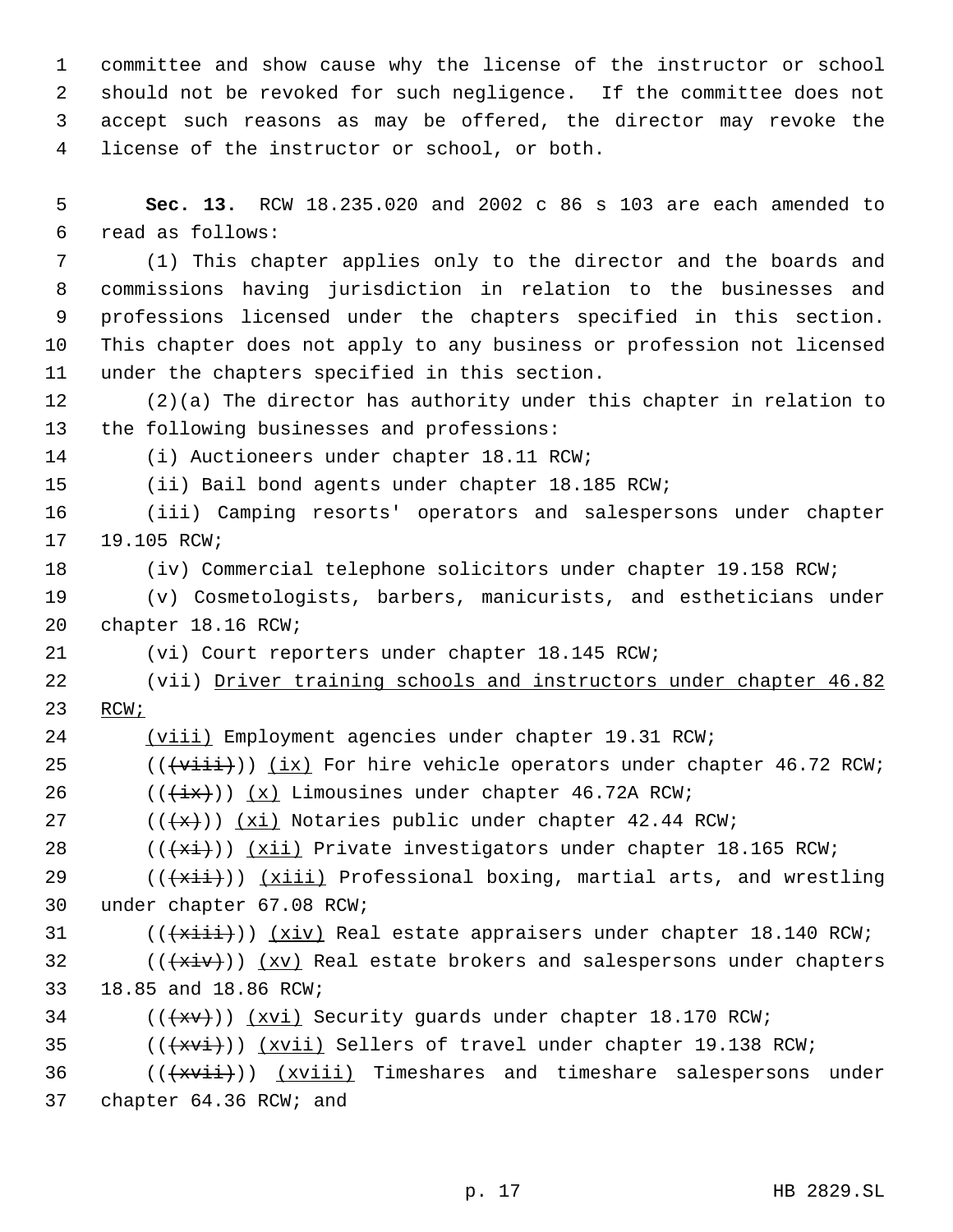1 (( $\overline{+x\text{visit}}$ )) (xix) Whitewater river outfitters under chapter 79A.60 RCW.

 (b) The boards and commissions having authority under this chapter are as follows:

 (i) The state board of registration for architects established in chapter 18.08 RCW;

(ii) The cemetery board established in chapter 68.05 RCW;

 (iii) The Washington state collection agency board established in chapter 19.16 RCW;

 (iv) The state board of registration for professional engineers and land surveyors established in chapter 18.43 RCW governing licenses issued under chapters 18.43 and 18.210 RCW;

 (v) The state board of funeral directors and embalmers established in chapter 18.39 RCW;

 (vi) The state board of registration for landscape architects established in chapter 18.96 RCW; and

 (vii) The state geologist licensing board established in chapter 18.220 RCW.

 (3) In addition to the authority to discipline license holders, the disciplinary authority may grant or deny licenses based on the conditions and criteria established in this chapter and the chapters specified in subsection (2) of this section. This chapter also governs any investigation, hearing, or proceeding relating to denial of licensure or issuance of a license conditioned on the applicant's compliance with an order entered under RCW 18.235.110 by the disciplinary authority.

 **Sec. 14.** RCW 46.20.055 and 2005 c 314 s 303 are each amended to read as follows:

 (1) **Driver's instruction permit**. The department may issue a driver's instruction permit with or without a photograph to an applicant who has successfully passed all parts of the examination other than the driving test, provided the information required by RCW 46.20.091, paid a fee of twenty dollars, and meets the following requirements:

- (a) Is at least fifteen and one-half years of age; or
- (b) Is at least fifteen years of age and:
- (i) Has submitted a proper application; and